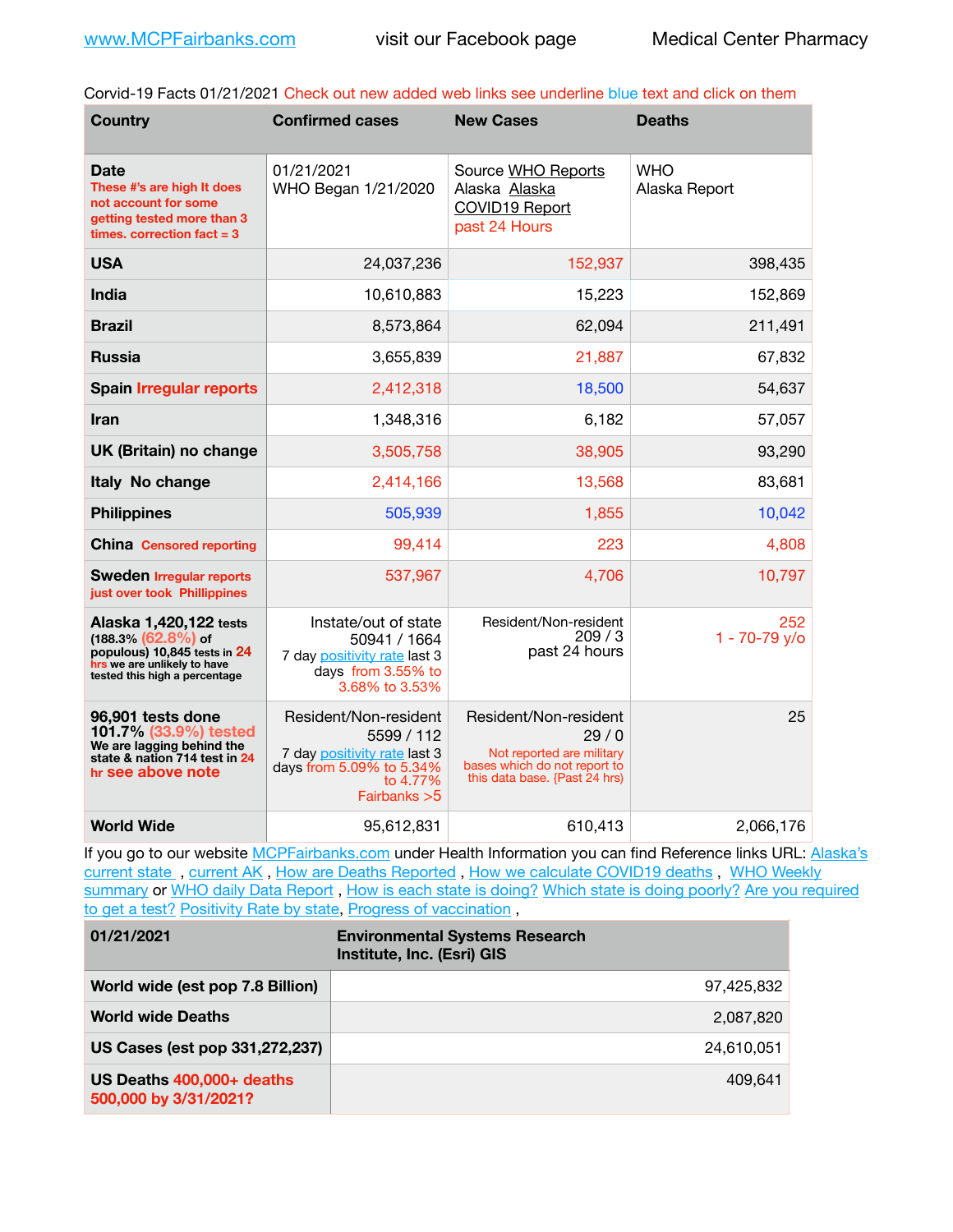## Impact of COVID-19 on the US Healthcare system

Estimated US Population 331.3 million 148.7% (49.6%) have been tested (492.2 million)

Estimated 5% of US population will test positive for Covid-19 16.56 million (currently 24.6 Million (7.43%) of population tested positive vs Alaska 6.7%) we have currently tested an est. 492.2 million based on 24.6 mill that have tested positive discount some of these numbers by 67% to account for multiple testing of same person. If 8% will require hospitalization of the 16.56 million positive cases, we would need 1.325 million beds. Estimated by the American Hospital Association there are 800,000 staffed beds available.

The US has 2.8 hospital beds per 1000 our needs could be 56, China had 4.3, Italy 3.2, South Korea 12.3

The USNS Mercy and Comfort added **8.2000** staffed beds, not ICU Of these estimated to be admitted to ICU 860,000. to ICU beds The US has 16,000 ICU beds we have 68,000-85,000 beds

US could need 299,000beds with ventilators <16,000 ventilators

 The Needs

**Summation:** Estimated needs could be 1.325 million hospitalized beds for just COVID-19 patients alone. If positives represents 5% of test run, then approximately 492.2 million have been tested, we have no idea how many tests have been run or how many multiple tests conducted on the same person, resulting in 24.6 million positive tests run with 409641 with 4011 deaths in the past 24 hours, ave 2740/day. In AK, with 50,941 positive cases 6.7% of Alaska, 1153 hospitalizations, and 252 deaths. Hospitalization rate is 2.26% of those that test positive, Death Rate 0.495% overall or 21.8% of those hospitalized.

Normal ICU stay 5-7 days, estimated ICU stay for COVID-19 2-3 weeks and they could tie up a ventilator for that length of time also, helping only 1/3 as many patients.

This is why we need to flatten the curve by social spacing and only essential travel.

Expected Death (these are just estimates based on other countries) if 5% of the US Population (16.56 million) test positive we are now at 23.7 million positive and if

1% die = 165,600 people

2% die = 311,200 people

3% die = 496,800 people

6% die = 993,600 people obviously we have passed the 1.325 million positive cases we are 21.5million so if 5% of the US population (16.56 million) test positive and 6% of those die = 993,600 deaths if no vaccine, or if 3.09% (511,704) will die, we are 77.3% of the way there in 44 weeks.

 World wide death rate of positive tests actually 2.14%. The US is at 398307 1.67% of those actually tested positive, that is 73% lower death rate than when we started in 3/2020 , started at 6%. There are 7.8 Billion people in the world 331 million live in the US (4.2% of the world's population) 7.43% have tested positive. The US deaths represents 19.62% of the world's death numbers and 25.26% of worldwide confirmed cases. In comparison to the flu in the US

CDC Estimates. From 2010 to 2016, the flu-related death rate was between 12,000 and 56,000, with the highest season being 2012 to 2013 and the lowest being 2011 to 2012. Most deaths are caused by complications of the flu, including pneumonia or a secondary bacterial infection of the heart or brain. or 2,000 to 9,333 per year. In 2020 in the US has 19 million cases 180,000 hospitalized and 10,000 (0.052%) have died, typically it is 2% will die, compared to 1.67% with COVID19. 148.7% (US), 188.3% (Alaska), & 101.7% (Fbks) are still too few to protect us from future outbreaks. Experts feel that we need either need people to get infected with the virus and develop antibodies or get vaccinated to create immune antibodies to protect us, that we need >60% of the population to have positive antibody tests and preferably 70-90%, one expert felt they would not feel confident til >85% were positive, to give assurance (herd immunity) in order to go without masks and social distancing. NY City seems to have the highest number at 20%. Testing is so important. Currently we are testing at 45.7 Million tests per month. At this rate to test everyone once it will take 7.18 months or over 0.61 years. To test 3 times it would take 21.54 months or 1.83 years

The Flu (Influenza kills approximately 1-2% of those infected, SARS killed 800 people total, COVID19 appears to kill 1.67% of those that test positive or 17% less deadly than the flu and seems to be more contagious. (Seems to spread more readily)

Alaska has 50941 so far, 5599 in Fairbanks or 1 of every 9 of Alaskans, and with 25 of 252 deaths 1 in 10, the first case was transient foreign airline crew member. Interesting, the Source of Alaska's SARS-Cov2 virus originated not from East Asia by travelers or the west coast (Washington where it was first observed) , but came from the east coast of the US, and they were inoculated first from Europe, accordingly from New York's Governor and CDC. Currently 5 Variants known, only 4 in the US (Europe's (china's)) Primary, plus an Ohio variant (COH.20G/501Y), and a [UK](https://www.cdc.gov/coronavirus/2019-ncov/transmission/variant-cases.html) (B.1.1.7), South African (1.351), and Brazil (P.1), only Europe's in Alaska so far.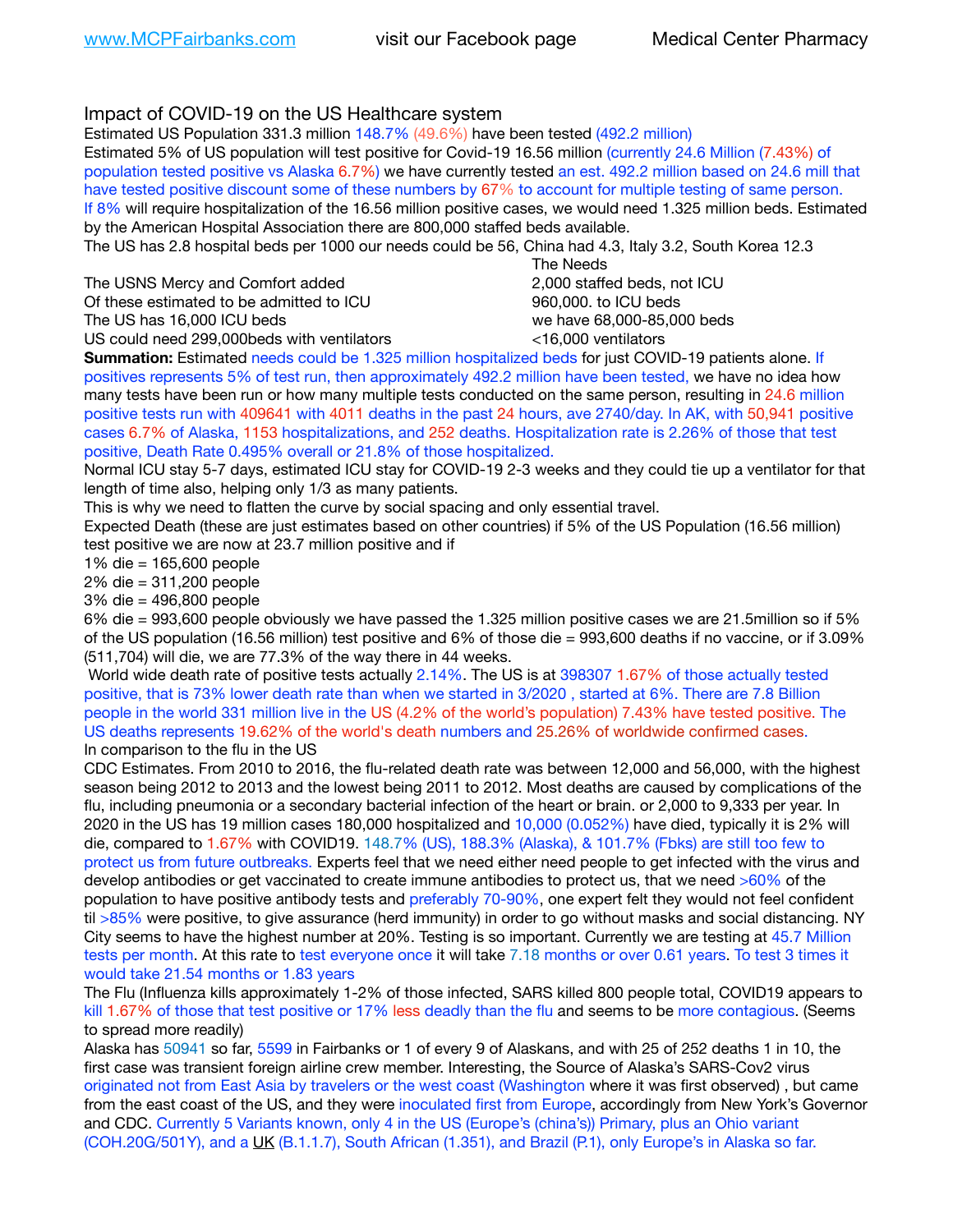**Best practice protection** is good personal Hygiene do not touch eyes, nose, mouth, wash hands frequently for at least 20-30 seconds, before you touch your face, and observe personal spacing of 6-18 feet. Remove your shoes in your house, frequently clean surface areas, let the cleaner sit 15-20 sec before wiping off. **We are recommending to wear any kind of mask.**

Drug treatment is being researched, but as yet not been verified, only suggested. Best to isolate those sick and isolate those most susceptible (old and preconditioned with risk factors)

**Risk factors:** Cardiovascular disease (56.6%), Obesity (41.7%), Diabetes (33.8%), age >60, respiratory problems, especially smokers or those who vape, High Blood Pressure

If you have been exposed self isolate for 2-4 weeks

One episode in China, a man tested negative for 27 days before showing symptoms. So Isolation may want to be considered up to 4 weeks not just 2 weeks.

Italy 1 in 10 positive cases admitted to ICU due to Hypoxic failure requiring mechanical ventilation. In NY it was 1 in 7 that required hospitalization, of the 5700 hospitalized 2634 were discharged (79% (2081)) or added (21%(553)), 9 in 10 put on a ventilator died.

Public policy development and education is important. How Long does Covid-19 stay on objects

| Air                              | up to 3 hours |
|----------------------------------|---------------|
| Copper                           | 4 hours       |
| Cardboard (Amazon Box)           | $24$ hrs      |
| Plastic surfaces/Stainless Steel | 72 hours      |
| Mucosal surfaces                 | unknown       |
|                                  |               |





## Updated graph numbers.

| Project outward                                        |  |                        |
|--------------------------------------------------------|--|------------------------|
| Exhalation can spray                                   |  | $1.5$ m $(4.9$ ft)     |
| spittle (droplets)                                     |  |                        |
| Coughing                                               |  | $2 \text{ m}$ (6.6 ft) |
| Sneeze                                                 |  | 6 m (19.7 ft)          |
| Development of immune response                         |  |                        |
| Farly viral tecting tects to see if you currently have |  |                        |

Early viral testing tests to see if you currently have the virus.

Later antibody testing tells us if you have been exposed and survived. But does not tells us if you have immunities to the virus. We will need to have both tests done in order to open the community..

Viral Antigen and Viral RNA tells us you have the disease and can spread the disease and can or are currently sick. IgM (short term) and IgG (long term antibodies) tells us you have experienced the virus or had the vaccine, and got over it. You may be resistant if your **antibody levels** are high enough. [Current](https://l.facebook.com/l.php?u=https://www.itv.com/news/2020-10-26/covid-19-antibody-levels-reduce-over-time-study-finds?fbclid=IwAR3Dapzh1qIH1EIOdUQI2y8THf7jfA4KBCaJz8Qg-8xe1YsrR4nsAHDIXSY&h=AT30nut8pkqp0heVuz5W2rT2WFFm-2Ab52BsJxZZCNlGsX58IpPkuVEPULbIUV_M16MAukx1Kwb657DPXxsgDN1rpOQ4gqBtQsmVYiWpnHPJo2RQsU6CPMd14lgLnQnFWxfVi6zvmw&__tn__=-UK-R&c%5B0%5D=AT1GaRAfR_nGAyqcn7TI1-PpvqOqEKXHnz6TDWvRStMnOSH7boQDvTiwTOc6VId9UES6LKiOmm2m88wKCoolkJyOFvakt2Z1Mw8toYWGGoWW23r0MNVBl7cYJXB_UOvGklNHaNnaNr1_S7NhT3BSykNOBg) [View of antibodies/immunity](https://www.livescience.com/antibodies.html)[.](https://www.itv.com/news/2020-10-26/covid-19-antibody-levels-reduce-over-time-study-finds) We have tested currently 188.3% (62.8%) of the Alaskan population and over little over 148.7% (49.6%) of the US population, discount these numbers by 67% to reflect multiple testing of the same person. To be safe, we need at least 25% to see if we are making progress, [60%](https://www.jhsph.edu/covid-19/articles/achieving-herd-immunity-with-covid19.html) to [barely qualify](https://www.nature.com/articles/d41586-020-02948-4) to be safe, and [70-90%](https://www.mayoclinic.org/herd-immunity-and-coronavirus/art-20486808) to be assured we

will not see a second wave of sickness. Some experts will [not feel safe til we are at 85%.](https://www.bannerhealth.com/healthcareblog/teach-me/what-is-herd-immunity)

Three types of clinical laboratory COVID-19 or SARS-CoV-2 tests are being developed: Molecular Gene sequencing (current method), Viral antigen (testing parts of the virus), Host antibody tests (serology). They detect the virus in different ways.

Mask & [Mask Usage:](https://www.nationalgeographic.com/history/2020/03/how-cities-flattened-curve-1918-spanish-flu-pandemic-coronavirus/) N95 filter out 95% of the particles in the air 3 microns in size or larger.

Mold sizes are about 10-12 microns in size. Bacteria are larger, so is dust

Gas molecules and viruses are smaller. PM2.5 are 2.5 microns in size.

**Viruses** can be 1 micron in size, 0.3 micron in size, or 0.1 microns in size, so they **will pass right through**. **We recommend wearing any mask, the mask may provide up to 5 times the protection** over **wearing no mask at all**. It still **does not protect** the wearer from contracting the infection, it **can inhibit** the spreading, something is **better than nothing at all**.

**Remember there is a clean side ( the side towards you) and a dirty side,** the side to the contaminated air is dirty. If you are COVID positive then this is reversed. When handling the mask, do not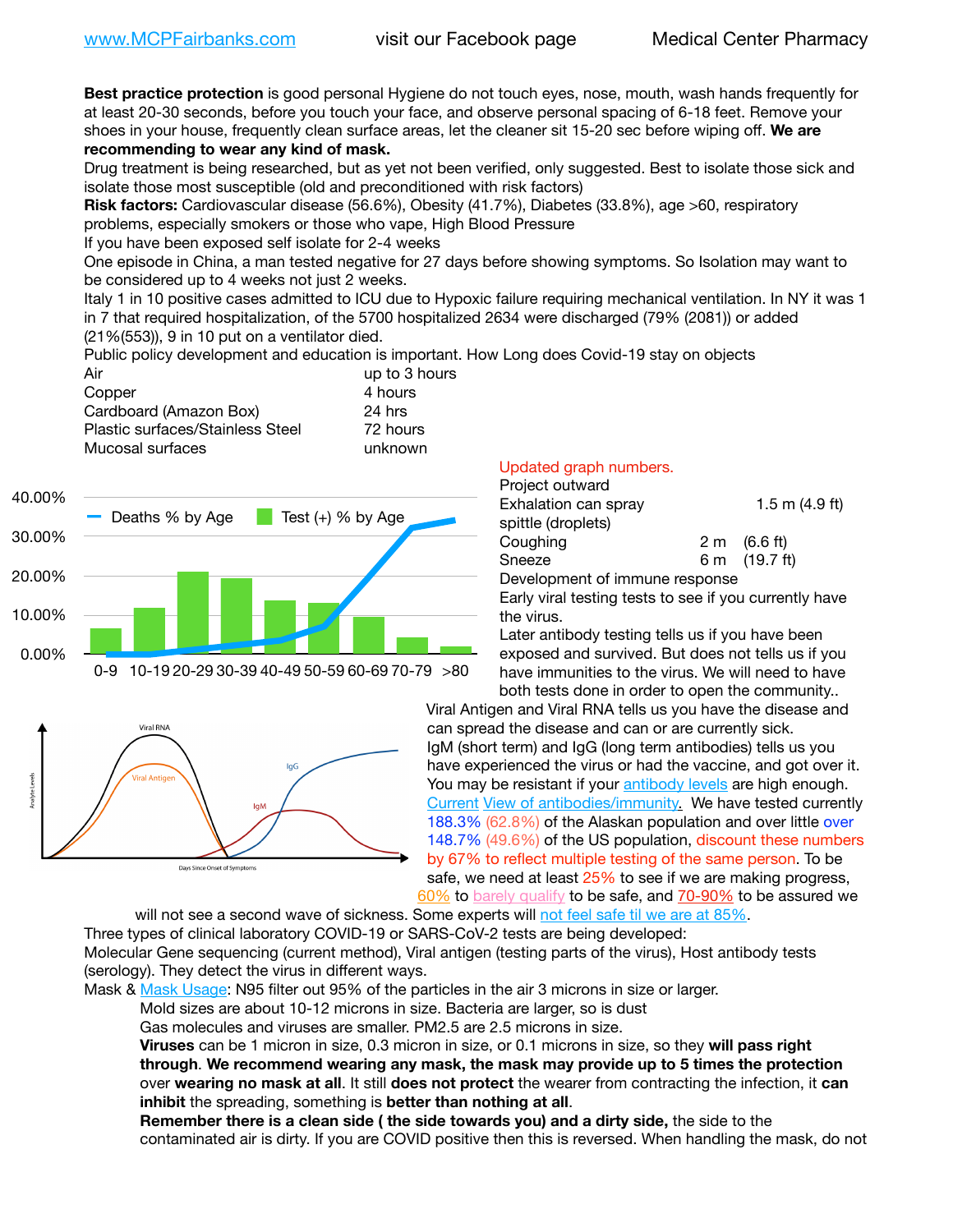touch the dirty side and then touch your face, Wash properly your hands first after touching the dirty side before touching your face. If you are infected the dirty side is the inside surface of the mask.

Wash your homemade mask in hot water wash >133F (for at least 10 minutes) and rinse to sanitize with high heat >133F Plus and a weak bleach or peroxide (not Both) the mask. Daily if possible. If you are a frontline health care provider with a homemade fabric mask 2 hours. Do not touch the dirty side.

Alcohol solutions should be 60-80% alcohol 70% is optimal. **Keep wet and rub 30 seconds**, or Happy Birthday song sung 3 times.

Hydrogen peroxide diluted to 2% or 4 teaspoonful per quart of water (20ml per 946ml) Bleach the same ratio **Vinegar and ammonia are good cleaning agents, not disinfectants**.

**Do not mix** any of these agents together, toxic fumes can result. **Disinfectants, in order to be effective**, should remain on the applied surface, to be cleaned moist **(wet) for 30 seconds to 4 minutes** depending on material. Caution may dissolve glue or adhesives or bleach and discolor items, check with manufacturers. Do not let it get inside electronic devices. UV (10 minutes), [UV light](http://www.docreviews.me/best-uv-boxes-2020/?fbclid=IwAR3bvFtXB48OoBBSvYvTEnKuHNPbipxM6jUo82QUSw9wckxjC7wwRZWabGw) only kills where it can see.

## **Myths**

Taking hot baths, using colloidal silver, eating garlic soup, gargling with bleach are not proven to be effective. We have already seen using chloroquine taking the wrong form in the wrong dose can be fatal, one death and one critically injured. (see Arizona couple after listening to the president)

**We have heard of all kinds of cures.** To date there is no curative or preventative treatments, only supportive therapy.

At this point there is **no proof** that Quinine, zinc, Hydroxychloroquine, Chloroquine, or Vitamin C works. As they say wives-tale at best, irresponsible reporting most likely. We have seen no information that they work, ineffective dosing issues, over-dosing issues, permanently killing the senses of smell or taste, inappropriate usage, cardiac arrhythmias, and death from the usage of these agents have been reported. The virus may die out with heat of summer, or cold weather, this is a myth

There are a couple of studies at show the virus can withstand 98F

We know the body tries to use up to 104F to potentiate our immune system, to kill viruses. Taking NSAID, Aspirin, Ach-Inhibitors, Arb's and you get the COVID-19 infection are not contraindicated and no clinical evidence that says you should stop any of these classes of medications. It would be misguided and ill advised if you did so In other words, Unless your doctor makes changes, keep taking your medications unless told to do otherwise.

As of 12/21/20, DHSS is aware of 11 reports regarding possible allergic reactions from Alaska's hospitals to CDC: Bartlett Regional Hospital (8), Providence Alaska (2) and Fairbanks Memorial Hospital (1). Two were identified as anaphylaxis and one of those resulted in hospitalization for ongoing monitoring. In the other three cases, symptoms were mild and not considered anaphylaxis. Symptoms have resolved in all cases and the hospitalized patient has been discharged and is doing well. The CDC said there appears to be no obvious geographic clustering of these reactions, nor was a specific production lot involved. People who experience anaphylaxis after the first dose should not receive a second dose, according to CDC recommendations.

Magnitude of Death Comparison

| <b>Conflict</b>                                       | <b>Combat Death</b> | Past 24 hours |
|-------------------------------------------------------|---------------------|---------------|
| <b>Revolutionary War</b>                              | 8,000               |               |
| <b>Civil War</b>                                      | 214,938             |               |
| World War I                                           | 53,402              |               |
| <b>World War II</b>                                   | 291,557             |               |
| <b>Korean Conflict</b>                                | 33,686              |               |
| <b>Vietnam</b>                                        | 47,424              |               |
| <b>Gulf War</b>                                       | 149                 |               |
| Afghanistan                                           | 1,833               |               |
| <b>Iraq</b>                                           | 3,836               |               |
| <b>1918 Flu</b>                                       | 675,000             |               |
| 9/11 deaths                                           | 2,977               |               |
| <b>COVID19 deaths from</b><br>1/20/2020 to 01/21/2021 | 409,641             | 4,011         |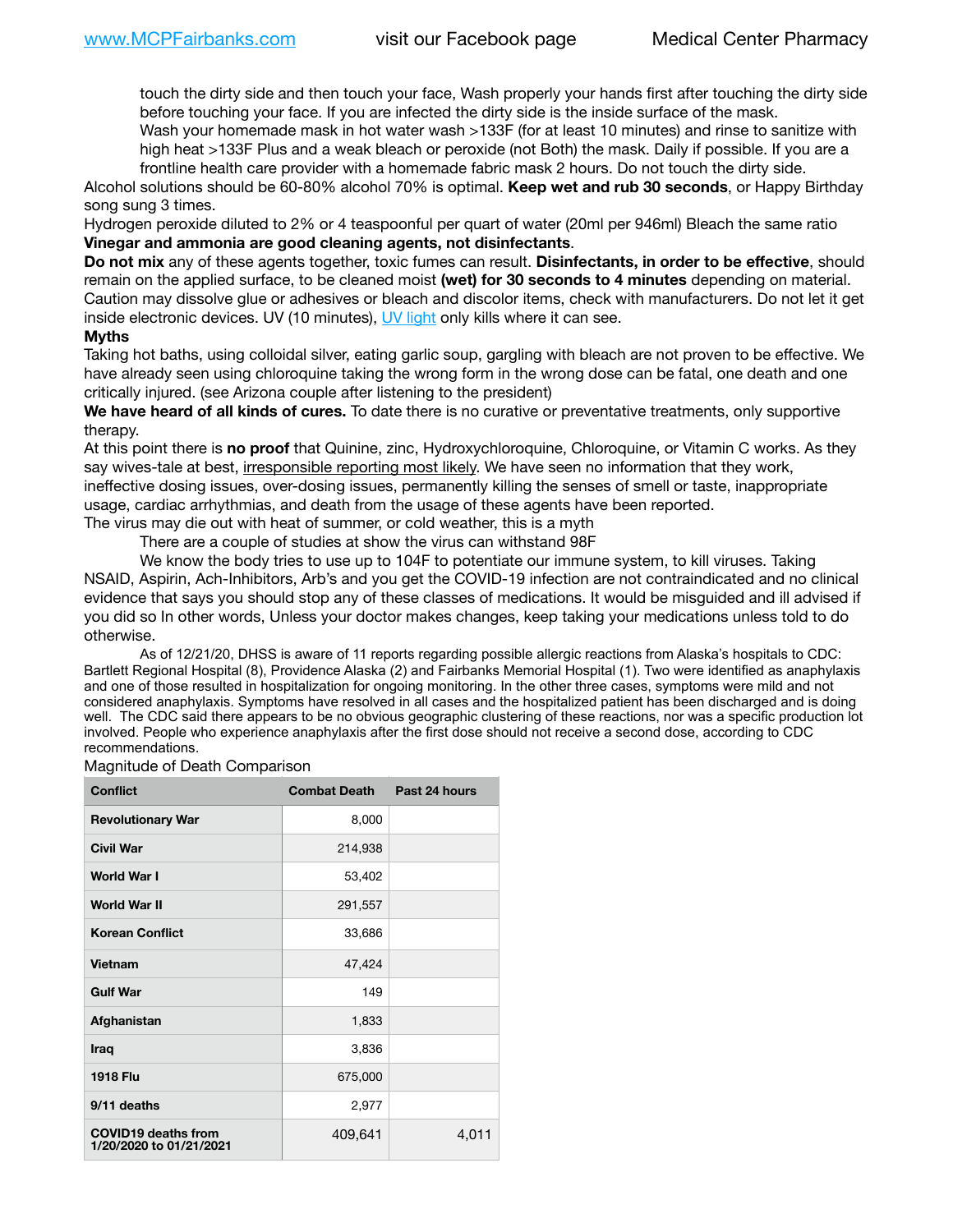Check our website [www.MCPFairbanks.com](http://www.MCPFairbanks.com) for the 13 testing sites in the interior of Alaska.

| Group                                               | Alaska COVID19 Vaccine plan 12/30/2020<br>update as of 1/21/2021                                                                                                                                                                                                                                                                                                                                                                                                                                                                                                                                                                                                                              | Who can get the<br>vaccines?<br><b>Availability</b>                                                                          |
|-----------------------------------------------------|-----------------------------------------------------------------------------------------------------------------------------------------------------------------------------------------------------------------------------------------------------------------------------------------------------------------------------------------------------------------------------------------------------------------------------------------------------------------------------------------------------------------------------------------------------------------------------------------------------------------------------------------------------------------------------------------------|------------------------------------------------------------------------------------------------------------------------------|
|                                                     | Who is in this group                                                                                                                                                                                                                                                                                                                                                                                                                                                                                                                                                                                                                                                                          |                                                                                                                              |
| Phase 1a Tier 1                                     | Long Term care Facility - Staff & Residents<br>Skilled care, Assisted living,<br>Intermediate care with developmental disabilities,<br>Residential Care facilities.<br>State Veterans Homes.<br>Front Line Hospital and Health care workers, beside personal, High<br>Risk jobs (examples ICU, ER, Surgery, Physicans/prescribers,<br>COVID units, Respiratory/OT/PT/ST Therapists, Lab Techs, Facility<br>Security, House Keeping (Environmental services), Dietary)                                                                                                                                                                                                                         | Now, limited<br>audience                                                                                                     |
| Phase 1a Tier 2                                     | Front Line EMS Fire Service providing medical services, Vaccine providers,<br>(That their services are critical), Air and Ground EMS, Community health<br>aides, Practitioners. Health care workers providing vaccines                                                                                                                                                                                                                                                                                                                                                                                                                                                                        | Now, limited audience                                                                                                        |
| Phase 1a Tier 3                                     | Starting 1/4/2021<br>Healthcare workers who have contact with residents >65 y/o and provide<br>regular healthcare services that can not be postponed without impacting<br>short or long term outcomes, or cannot be provided remotely (Not regular<br>populous yet), direct patient contact, in contact with infectious materials,                                                                                                                                                                                                                                                                                                                                                            | Starting 1/4/2021                                                                                                            |
| Phase 1a Tier 4                                     | Health care workers providing COVID19 vaccines to phase 1 populations                                                                                                                                                                                                                                                                                                                                                                                                                                                                                                                                                                                                                         | <b>TBA</b>                                                                                                                   |
| Phase 1b Tier 1<br>(Start of general<br>population) | Age > 65 (General Public) register http://covidvax.alaska.gov/ starting<br>1/6/2021 for appts after 1/11/2021 (All appts filled within 24 hrs of initial<br>openning, future appt pending vaccine availability)                                                                                                                                                                                                                                                                                                                                                                                                                                                                               | 1/11/2021by appt.<br>Accepting appt<br>statewide 1/6/21                                                                      |
| Phase 1b Tier 2                                     | Front Line Essential >50 y/o who's duties are performed with the public/co-<br>workers < 6 feet apart. Emergency responders( troopers, firefighters, Office<br>of children Services staff, Public health workers, teachers preK-12, staff,<br>childcare workers and staff, indigenous language and culture educators,<br>food and seafood workers, grocery store employees, public transit,<br>essential air services, rural cab services, US Postal workers, mail planes,<br>Utility & power (rural), Water and Waste water (Rural), Congregate living<br>settings, acute psychiatric, correctional, group homes, homeless shelters,<br>substance abuse shelters, transitional living homes. | TBA do not register yet                                                                                                      |
| Phase 1b Tier 3                                     | ages 55-64 y/o,<br>>16 y/o living in unserved communities<br>See 1b Tier 2 : Frontline essential workers 16-50 with >2 High risk health<br>conditions working < 6 feet with public or co-workers,<br>Pre-K-12 staff, indigenous language and culture<br>First responders, Office of children services, grocery store workers, Public<br>transit, US Postal workers, Utility workers, water and waste water workers.                                                                                                                                                                                                                                                                           | <b>TBA</b>                                                                                                                   |
| Phase 1b Tier 4                                     | Age $>$ 50 y/o with 2 or more risk factors<br>See Tier 1, 2, & 3 : Frontline workers 16-50 y/o not in Tier 1-3                                                                                                                                                                                                                                                                                                                                                                                                                                                                                                                                                                                | <b>TBA</b>                                                                                                                   |
| Phase 1c                                            | Ages 65-74, 16-64 with High Risk Medical Conditions, other essential<br>workers to be defined                                                                                                                                                                                                                                                                                                                                                                                                                                                                                                                                                                                                 | <b>TBA</b>                                                                                                                   |
| Phase 2                                             | General population<br>Vaccinations via pharmacies, Doctor's offices, Clinics<br>Public Health sites (Mobile clinics, Federally Qualified Health Centers,<br>Public Health Clinics, Other clinics                                                                                                                                                                                                                                                                                                                                                                                                                                                                                              | TBA (To Be announced)<br>To be announced<br>contingent on vaccine<br>availability undergoing<br>public comment period<br>now |